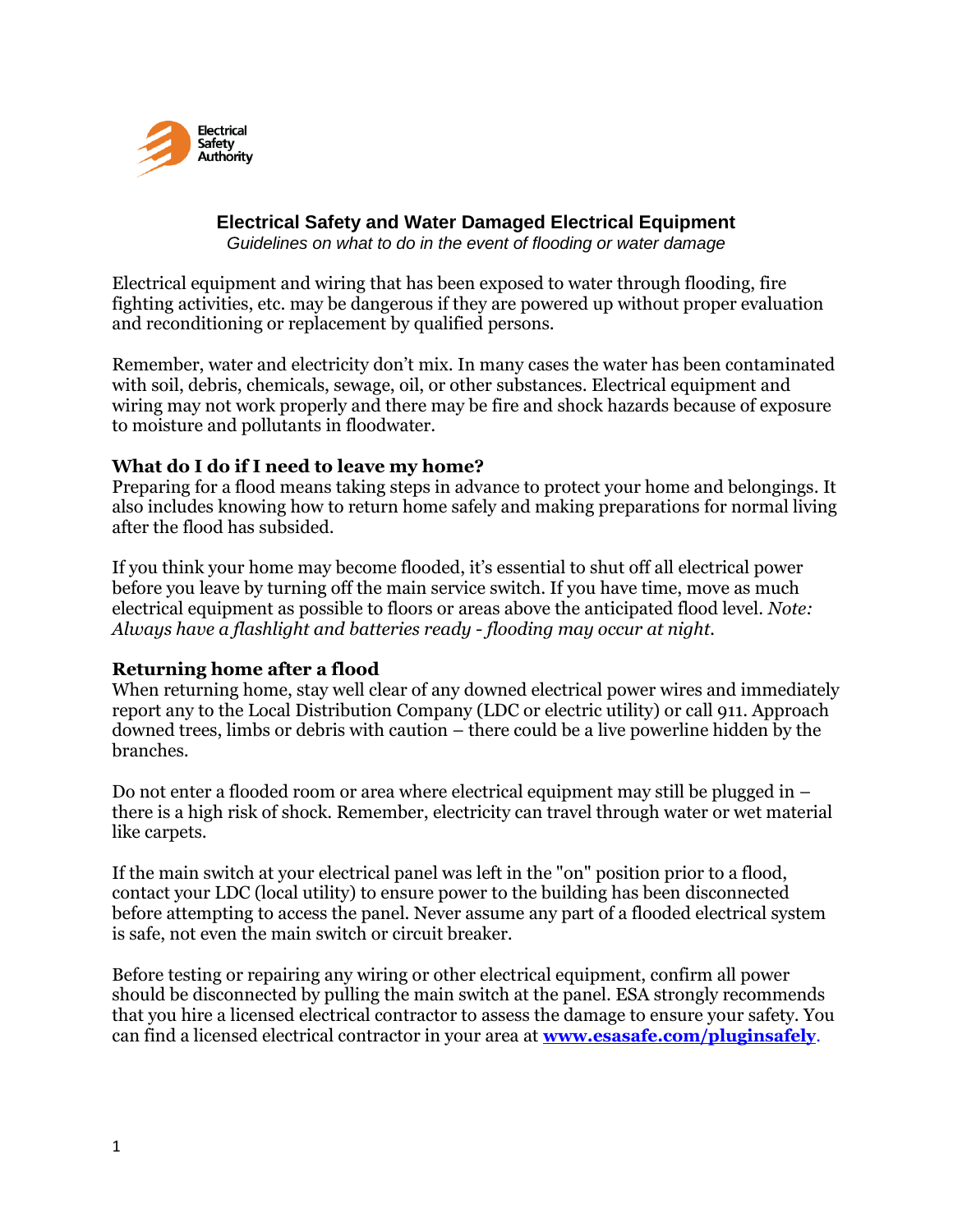# **Getting reconnected**

If electrical power to your home has been disconnected because of safety concerns or damage to your home's electrical system, your local utility requires written authorization from the Electrical Safety Authority before they can reconnect power to your home.

An ESA permit is required and an ESA inspector will ensure repairs or replacement of wiring and equipment have been completed correctly before authorizing the utility to reconnect your electrical service. Further information regarding this process or to locate a licensed electrical contractor may be obtained from the Electrical Safety Authority at 1-877- ESA-SAFE (372-7233) or at **www.esasafe.com**.

### **Safety tips for cleaning up damp or wet locations**

Water and electricity don't mix. To reduce the risk of shock from using electrical appliances in wet locations, ensure your wet/dry vacuum or other equipment is plugged into an outlet that uses a ground fault circuit interrupter (GFCI). Look for power bars that are equipped with GFCIs that can be used on a temporary basis during clean-up.

### **Reconditioning flood or water damaged equipment**

Do not plug in or attempt to use electrical appliances that have been wet until they have been serviced by an electrician or service agency. There may be internal damage that you can't see. Certain electrical equipment that has been submerged may have to be replaced, while other equipment could be serviced by qualified personnel. Ask your electrician or contact the manufacturer or dealer to find the nearest service location.

- All breakers, fuses, disconnect switches, GFCIs, Arc Fault Circuit Interrupters, and surge protective devices that have been submerged must be replaced. There is no method of insuring these life safety devices will operate as intended when they are exposed to water;
- All electrical equipment, panels, switchgear, motor control centers, boilers and boiler controls, electric motors, transformers, receptacles, switches, light fixtures, electric heaters and appliances such as water heaters, ovens, ranges, and dishwashers that have been submerged need to be replaced or repaired by the original manufacturer or an approved representative; and
- Electrical wiring may require replacement depending on the type of wire or cable and the extent of the damage.

Assessing damage to electrical equipment is a job best left to the experts. In many cases replacing the affected wiring and equipment is the only safe alternative, even if there's no visible damage. Simply allowing equipment and wiring to "dry out" and then powering the device up is not recommended. Always work with qualified experts -- using improper cleaning agents and techniques could lead to serious safety hazards.

ESA recommends that you hire a licensed electrical contractor knowledgeable in this type of work to evaluate and repair or replace water-damaged electrical equipment and wiring. Electrical equipment or components that have been replaced due to water damage should be destroyed and **must not** be re-used.